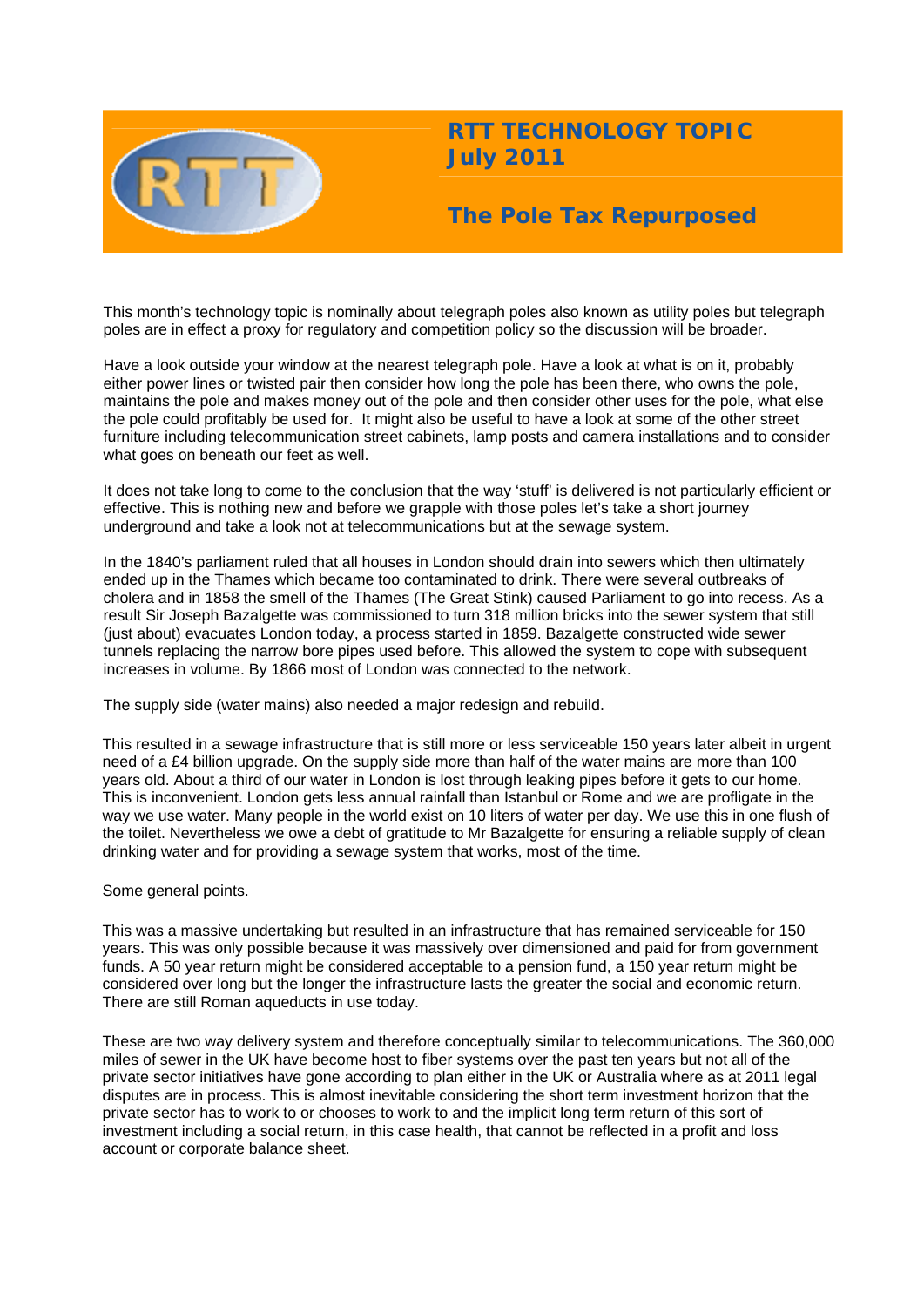### **What does this have to do with telegraph poles?**

The first public telegraph service in the world began in 1839, with two Cooke and Wheatstone machines either end of a 13 mile stretch of cable running 13 miles (21 km) alongside the Great Western Railway from London Paddington to West Drayton. In parallel Samuel Morse developed his system of dots and dashes used in the first telegraph from Baltimore to Washington in 1843. The initial idea was to bury the cable under ground but this proved unreliable and the telegraph pole was invented.

The extension of the telegraph system across the US and subsequently in other big places like the Australian outback was dependent on finding sources of local timber for telegraph poles, preferably Douglas fir or Pine, hard to find in desert areas. The wood then needed to be pressure treated against rot and insect and woodpecker attack. Such mundane material considerations had and still have a direct impact on ongoing operational costs (the replacement cycle of telegraph poles) and cost per bit or in this example cost per dot and dash.

Fast forward 150 years. In March 2010, Virgin Media, a company started by Richard Branson announced plans to trial a 50 Mbps fibre service over telegraph poles to a remote Berkshire village. This followed a long battle with BT to get access to BT duct space and poles. The arguments for and against illustrate the ongoing dilemma posed by the question as to who really owns those poles. The answer at least morally if not legally is that we do.

BT can accurately claim to be the world's oldest telecommunications company with origins that can be traced back to the Electric Telegraph Company founded in 1846. The companies and early private investors in the telegraph system mostly ran out of money in a process closely parallel to the railway boom and replicated more recently when the channel tunnel was built with private finance. With the telegraph companies, the public sector had to take over the failed telegraph businesses and became by default a competitor to the surviving private sector companies. The take over 'vehicle' as it would be described today was the General Post Office, after all this was just another two way communication service. The GPO was run as a government department.

In 1912 the GPO became the monopoly supplier of telephone services in the UK. A few local authority services survived for a while though the only long term competitor proved to be the city telephone department in Kingston upon Hull, a town that has managed to successfully defy commercial logic both in telecommunications and bridge building but not in fish. In 1932 the idea was put forward that the GPO should become a nationalised industry but no progress was made on this until 1965 when the corporation was split into two divisions: Post and Telecommunications, ratified in the Post Office Act of 1969 which then became two individual corporations with Post Office Telecommunications becoming British Telecom in 1980.

And then everything started changing again. The British Telecommunications Act of 1981 introduced the concept of competition, empowering the Secretary of State to license other operators to run telecommunications systems and accept user equipment supplied by other third parties provided the products complied with performance and quality benchmarks set by the British Standards Institute, a process described then and now as liberalisation. In 1982, Cable & Wireless were licensed to run a public telecommunications network through a subsidiary, Mercury Communications and the government announced its intention to privatise British Telecom, a decision ratified by the Telecommunications Act of 1984.

Two years earlier the UK had awarded two cellular licenses to consortia led by BT and Racal Millicom. The £25K license fee was considered to be expensive by the financial analyst community and Racal's prediction of 250,000 UK cell phone users by 1989, over three times more than the estimates of rival bidders was considered dangerously optimistic. By 1999 Racal (Vodafone) and BT (Cellnet) together had 1.1 million customers. Early business plans were predicated on high priced mobile or transportable handsets, low penetration (under 2%) and low network cost to achieve profitability. BT and Securicor invested £4 million each in the original business plan.

In July 1999 British Telecom bought Securicor's 40% stake in Cellnet for £3.15bn making the mobile phone operator its wholly-owned subsidiary. Cellnet had made £118 million profit the previous year. The business, by then re branded as  $O<sub>2</sub>$  was sold to Telefonica in 2005 for £18 billion.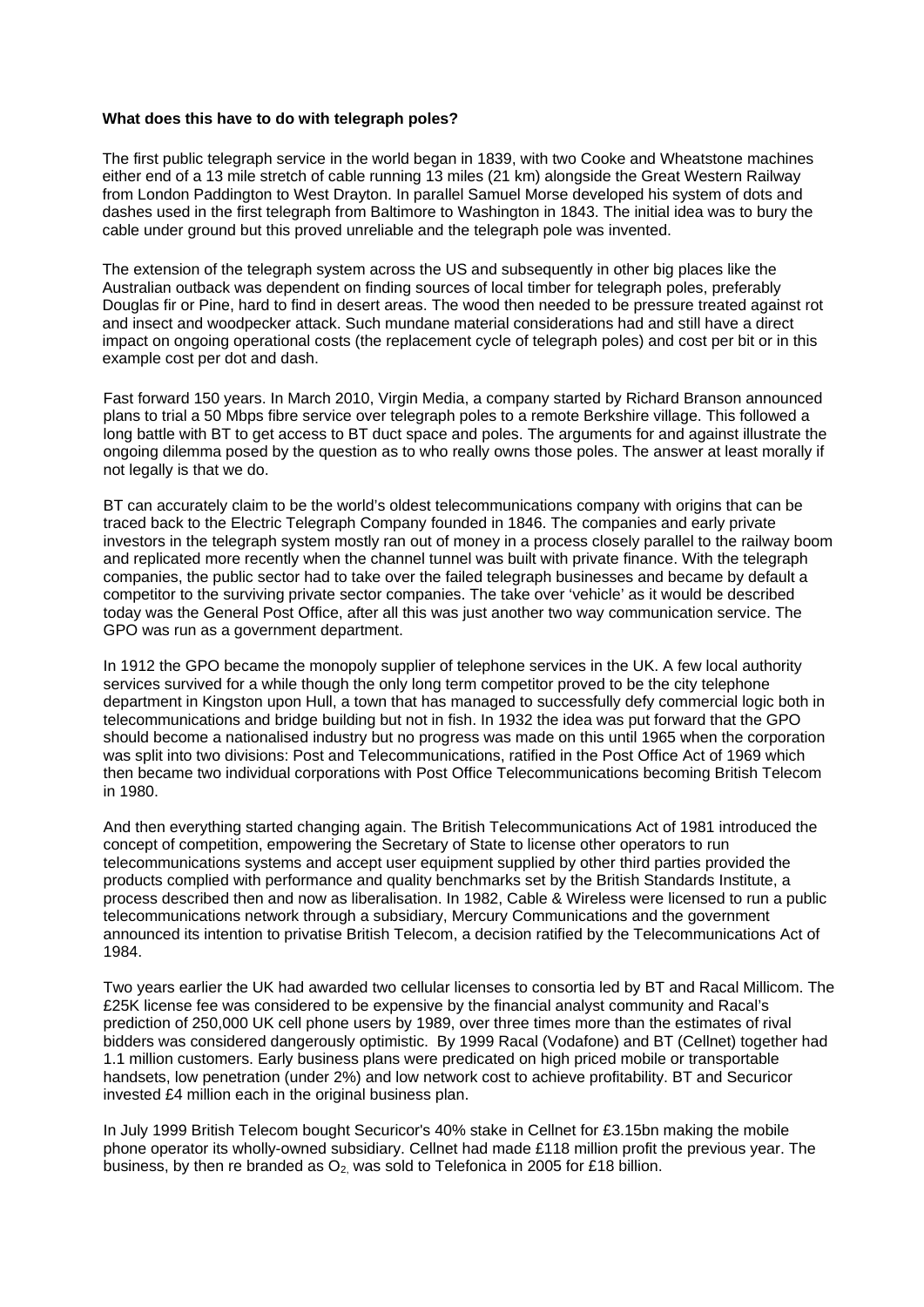In that sense liberalization was good for BT and to all intents and purposes for the government who sold all remaining shares in the business in July 1993 raising £5 billion for the Treasury and introducing 750,000 new shareholders to the company.

In parallel in 1991 the government had announced the end of the BT/Mercury duopoly of wire line provision. Independent 'retail' companies were permitted to bulk-buy telecommunications capacity and sell it in packages to business and domestic users. Feeling squeezed in its local market, BT set off on a series of foreign adventures.

In June 1994, BT and MCI Communication Corporation, the second largest carrier of long distance telecommunications services in the US, launched a \$1 billion joint venture company providing advanced business services. BT subsequently acquired a 20 per cent holding in MCI which was then sold to Worldcom for \$7 billion, a profit of more than \$2 billion on its original investment.

In July 1998 a 50:50 joint venture with AT and T was announced but wound down when the market turned down in 2002. AT and T has subsequently been modest in its international ambitions.

In December 2000 BT was forced to offer local loop unbundling (LLU) to other telecommunications operators, enabling them to use BT's copper local loops. By the end of August 2005, 105,055 lines had been unbundled but ten years on this remains an uneasy innovation with some hard to resolve technical problems (Addressed in last month's technology topic).

In July 2003 The Communications Act introduced a new regulator, the Office of Communications (Ofcom) and a new regulatory framework in which companies could be given a general authorization to provide telecommunications services subject to general and specific conditions including for example universal service obligations.

In the summer of 2004, BT launched an industry consultation for BT's 21st century network (21CN) programme. Billed as the world's most ambitious and radical next generation network, it promised to transform the communication infrastructure of the UK by 2010 *' Using internet protocol technology, 21CN will replace the existing networks and enable converged multimedia communications - from any device such as mobile phone, PC, PDA or home phone, to any other device'* 

A business called Open reach was set up to manage the UK's telecommunications infrastructure, treating the rest of BT on an equal basis as other operators. It was one of four businesses within the BT Group alongside BT Retail, BT Wholesale and BT Global Services and was presented by BT as signifying its final transformation from 'a traditional telecoms company to a leading provider of converged networked services'.

So did the UK tax payer get a good deal and has the process of liberalisation generated additional value and if so who owns that value? Well the transformation of the UK's telecommunications infrastructure did not happen and it is still unclear how BT can finance this and still live with a Universal Service Obligation that includes the requirement to deliver broadband to remote rural areas.

The solution might of course be technology innovation or commercial innovation or ideally a combination of both.

In 1968 The Post Office bought a disused airfield in Martlesham as a new home for what had previously been the Dollis Hill Research Centre (in Dollis Hill in North West London). BT Martlesham built on the Dollis Hill legacy to create one of the largest and arguably best telecommunication research centres in the world. In 2006 BT was still able to claim a world leadership position in R and D and was able to claim second position to NTT in terms of absolute spend though with this equating to 3.7% of BT's turnover and 2.9% of NTT's turnover. The R and D spend had doubled from a 2001 level of £361 million.

## To quote the 2006 DTI/BT joint Press release

BT director of research and venturing Mike Carr said: *"Our increased R&D spend is a clear indication of our success in transforming BT from a traditional telco to a networked IT services company through innovation.'Mike said there were three reasons why BT has invested more in R&D: the increasing level of networked IT business it performs; the massive investment in the 21st century network; and the new*